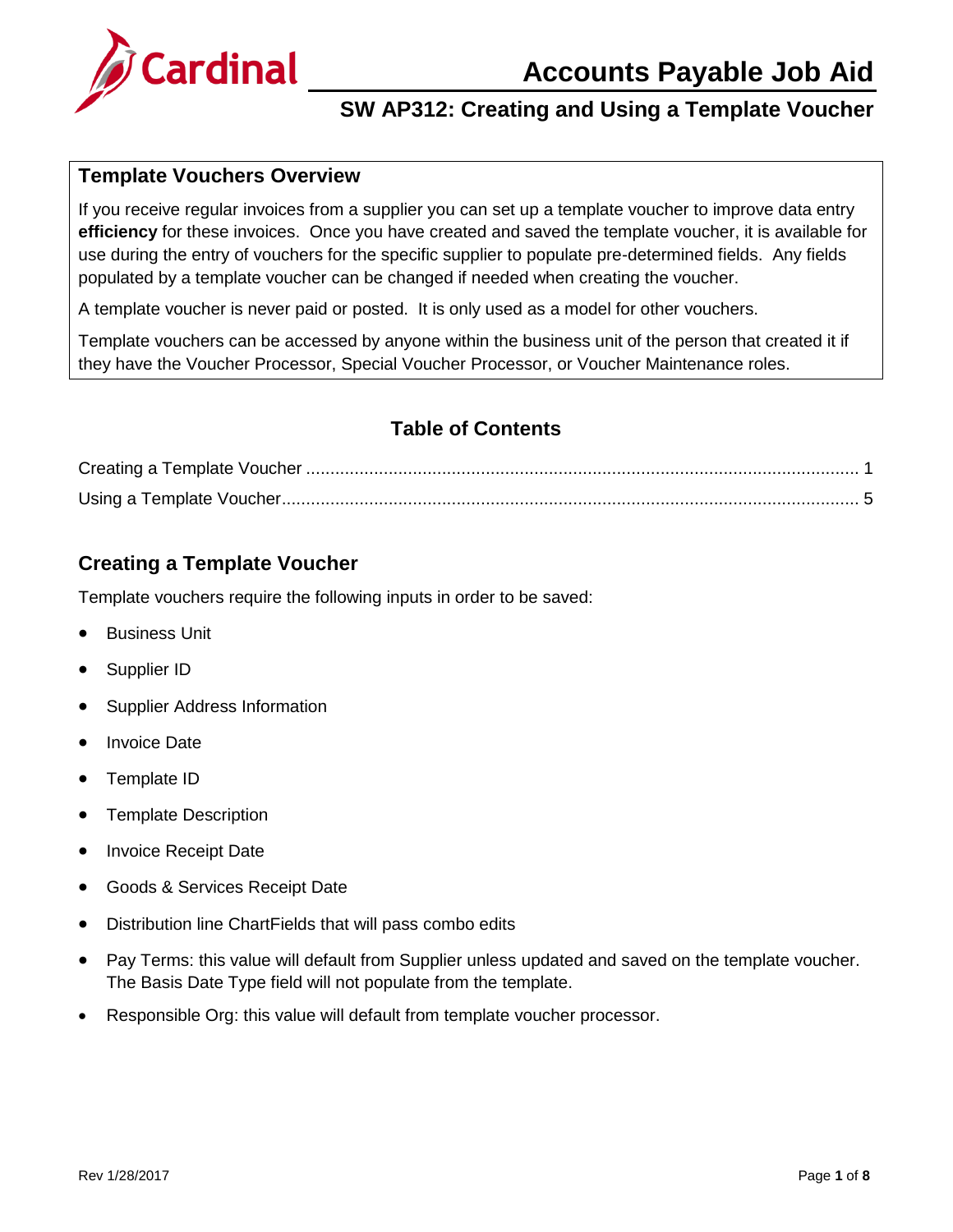

# **Accounts Payable Job Aid**

### **SW AP312: Creating and Using a Template Voucher**

**1.** Navigate to the **Voucher** entry page using the following path:

#### **Main Menu > Accounts Payable > Vouchers > Add/Update > Regular Entry**

| Favorites $\star$ |                               | Main Menu $\star$                                                                               | >                      |          |          |  | Accounts Payable $\star \rightarrow$ Vouchers $\star \rightarrow$ Add/Update $\star \rightarrow$ | <b>Regular Entry</b> |
|-------------------|-------------------------------|-------------------------------------------------------------------------------------------------|------------------------|----------|----------|--|--------------------------------------------------------------------------------------------------|----------------------|
| <b>Voucher</b>    | <b>Find an Existing Value</b> |                                                                                                 | <b>Add a New Value</b> |          |          |  |                                                                                                  |                      |
|                   |                               | Business Unit 15100<br>Voucher ID NEXT<br>Voucher Style Template Voucher                        |                        | Q        |          |  |                                                                                                  |                      |
|                   |                               | Supplier Name Total Printing Co<br>Short Supplier Name TOTAL PRIN-001<br>Supplier ID 0000029934 |                        | Q        | $\alpha$ |  | Q                                                                                                |                      |
|                   |                               | <b>Supplier Location MAIN</b>                                                                   |                        | Q        |          |  |                                                                                                  |                      |
|                   |                               | Address Sequence Number<br><b>Invoice Number</b>                                                | 2Q                     |          |          |  |                                                                                                  |                      |
|                   |                               | Invoice Date 11/17/2016<br>Gross Invoice Amount                                                 |                        | <b>D</b> | 500.00   |  |                                                                                                  |                      |
|                   |                               | Freight Amount                                                                                  |                        |          | 0.00     |  |                                                                                                  |                      |
|                   |                               | Misc Charge Amount<br>PO Business Unit<br>PO Number                                             |                        | Q<br>Q   | 0.00     |  |                                                                                                  |                      |
|                   |                               | Estimated No. of Invoice Lines                                                                  | $\mathbf{1}$           |          |          |  |                                                                                                  |                      |
| Add               |                               |                                                                                                 |                        |          |          |  |                                                                                                  |                      |

- **2.** The **Add a New Value** tab displays.
- **3.** The **Business Unit** defaults to your agency and can be changed.
- **4.** The **Voucher ID** defaults to **NEXT**. Do not change it.
- **5.** Select **Template Voucher** from the **Voucher Style** drop-down menu.
- **6.** Select or enter the **Supplier ID**. The **Short Supplier Name**, **Supplier Location**, and **Address Sequence Number** fields populate and can be updated if necessary.
- **7.** Enter a date in the **Invoice Date** field. This is a required field.
- **8.** If there is a set amount you generally pay to the supplier, enter that amount in the **Gross Invoice Amount** field. If you enter an amount it populates the **Total**, **Line Amount**, and distribution **Merchandise Amt** fields on the **Invoice Information** page. This field is not required if it is not logical to include in the template.
- **9.** Click the **Add** button.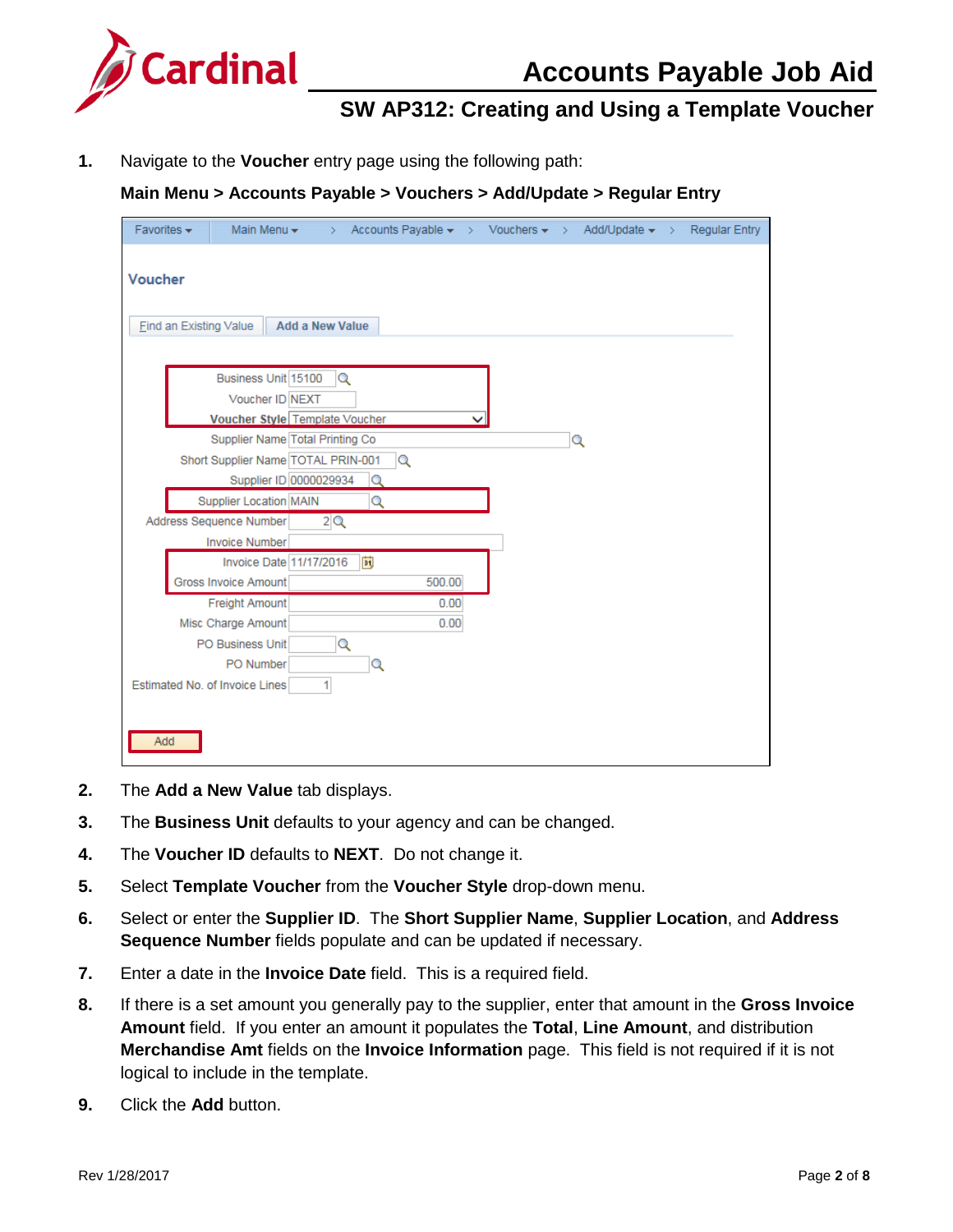# **Accounts Payable Job Aid**



| Favorites $\star$<br>Main Menu -                                    | > Accounts Payable $\star$ > Vouchers $\star$ > Add/Update $\star$ > Regular Entry |                         |                  |                      |                                                           |                    |                                                     |
|---------------------------------------------------------------------|------------------------------------------------------------------------------------|-------------------------|------------------|----------------------|-----------------------------------------------------------|--------------------|-----------------------------------------------------|
|                                                                     |                                                                                    |                         |                  |                      |                                                           |                    | New Window   Help   Personalize Pa                  |
| <b>Invoice Information</b><br>Payments<br><b>Voucher Attributes</b> |                                                                                    |                         |                  |                      |                                                           |                    |                                                     |
| <b>Business Unit 15100</b>                                          | <b>Invoice No</b>                                                                  |                         |                  | <b>Invoice Total</b> |                                                           |                    | Non Merchandise Summary                             |
| <b>Voucher ID NEXT</b>                                              | Accounting Date 11/17/2016                                                         | B                       |                  |                      | <b>Line Total</b>                                         | 500.00             | <b>Session Defaults</b>                             |
| Voucher Style Template Voucher                                      | *Pay Terms 30                                                                      |                         | Q四 Net 30        |                      | *Currency                                                 | USDQ               | Comments(0)                                         |
| <b>Invoice Date 11/17/2016</b>                                      | Basis Date Type Prompt Payment<br>$\mathbf{B}$                                     |                         |                  |                      | <b>Miscellaneous</b>                                      | 痴                  | Attachments (0)                                     |
| Invoice Receipt Date 11/17/2016<br><b>B1</b>                        |                                                                                    |                         |                  |                      | Freight                                                   | 疐                  | <b>Template List</b>                                |
| Goods & Services Receipt 11/02/2016<br>$ z_1 $                      |                                                                                    | Final Voucher           |                  |                      | <b>Total</b>                                              | 500.00             | Template<br><b>Advanced Supplier Search</b>         |
|                                                                     |                                                                                    |                         |                  |                      | <b>Difference</b>                                         | 0.00               | <b>Supplier Hierarchy</b>                           |
| <b>Total Printing Co</b>                                            |                                                                                    |                         |                  |                      |                                                           |                    | Supplier 360                                        |
| <b>Supplier ID 0000029934</b><br>Q                                  | <b>Control Group</b>                                                               | Q                       |                  |                      |                                                           |                    |                                                     |
| ShortName TOTAL PRIN-001<br>Q                                       |                                                                                    | Incomplete Voucher      |                  |                      |                                                           |                    |                                                     |
| <b>Location MAIN</b><br>Q                                           |                                                                                    |                         |                  |                      |                                                           |                    |                                                     |
| *Address <sub>2</sub><br>Q                                          |                                                                                    |                         |                  |                      |                                                           |                    |                                                     |
| Responsible Org 10000<br>Q                                          |                                                                                    |                         |                  |                      |                                                           |                    |                                                     |
| <b>Customer Account #</b>                                           |                                                                                    |                         |                  |                      |                                                           |                    |                                                     |
| <b>ROW Acquisition ID</b>                                           |                                                                                    |                         |                  |                      |                                                           |                    |                                                     |
|                                                                     |                                                                                    |                         |                  |                      |                                                           |                    |                                                     |
| Save For Later<br>Save                                              | <b>Action</b>                                                                      |                         | $\checkmark$     | Run                  | Calculate                                                 | Print              |                                                     |
|                                                                     |                                                                                    |                         |                  |                      |                                                           |                    |                                                     |
| Copy From Source Document                                           |                                                                                    |                         |                  |                      |                                                           |                    |                                                     |
| Invoice Lines (?)                                                   |                                                                                    |                         |                  |                      |                                                           | Find   View All    | First 1 of 1 Last                                   |
| $\Box$ Copy Down<br>Line 1                                          | <b>SpeedChart</b>                                                                  | $\alpha$                |                  |                      |                                                           |                    | $+1 -$<br>$\Box$ One Asset                          |
| *Distribute by Amount<br>$\checkmark$                               | Ship To COVA                                                                       | $\overline{\mathbf{Q}}$ |                  |                      |                                                           |                    |                                                     |
| Item                                                                | <b>Description</b><br>Q                                                            |                         |                  |                      |                                                           |                    |                                                     |
| Quantity                                                            | <b>Packing Slip</b>                                                                |                         |                  |                      |                                                           |                    |                                                     |
| <b>UOM</b>                                                          | Q                                                                                  |                         |                  |                      |                                                           |                    |                                                     |
| <b>Unit Price</b><br><b>Line Amount</b><br>500.00                   |                                                                                    |                         |                  |                      |                                                           |                    |                                                     |
| Multi-SpeedCharts                                                   |                                                                                    |                         |                  |                      |                                                           |                    |                                                     |
| Calculate                                                           |                                                                                    |                         |                  |                      |                                                           |                    |                                                     |
|                                                                     |                                                                                    |                         |                  |                      |                                                           |                    |                                                     |
| <b>Distribution Lines</b>                                           |                                                                                    |                         |                  |                      | Personalize   Find   View All   $\boxed{2}$   $\boxed{3}$ |                    | First 1 of 1 2 Last                                 |
| <b>GL Chart</b><br><b>Exchange Rate</b><br>Statistics               | $\left  \overline{m} \right\rangle$<br><b>Assets</b>                               |                         |                  |                      |                                                           |                    |                                                     |
| Copy<br>Line<br><b>Merchandise Amt</b><br>Down                      | <b>GL Unit</b><br>Quantity                                                         | <b>Account</b>          | Fund             | Program              | Department                                                | <b>Cost Center</b> | <b>FIPS</b><br><b>Task</b><br>Asset                 |
| $+$ $-$<br>500.00<br>П                                              | 15100                                                                              | 519180                  | Q 01000 Q 799001 |                      | Q 92100<br>$\overline{Q}$                                 | $\bigcirc$         | G<br>Q                                              |
|                                                                     | $\langle$                                                                          |                         |                  |                      |                                                           |                    | $\rightarrow$                                       |
|                                                                     |                                                                                    |                         |                  |                      |                                                           |                    |                                                     |
| Save<br>Save For Later                                              |                                                                                    |                         |                  |                      |                                                           |                    |                                                     |
|                                                                     |                                                                                    |                         |                  |                      |                                                           |                    |                                                     |
| <b>C</b> Refresh<br><b>Fill Notify</b>                              |                                                                                    |                         |                  |                      |                                                           |                    | $\overline{\phantom{a}}$ Add<br>Update/Display<br>夙 |
|                                                                     |                                                                                    |                         |                  |                      |                                                           |                    |                                                     |

- **10.** The **Invoice Information** page displays. Enter values in the **Invoice Receipt Date** and **Goods & Services Receipt Date** fields which are required for prompt payment pay terms.
- **11.** Enter any information that will always be used on this voucher in the **Invoice Lines** section.
- **12.** Enter the charge distribution that will always be used for this voucher in the **Distribution Lines** section.
- **13.** If this template will need multiple voucher and/or distribution lines, use the (**+**) button to add more lines.
- **14.** Enter any additional fields on the **Invoice Information** or **Payments** page as needed to automatically populate the vouchers for this supplier.
- **15.** Click the **Template** hyperlink.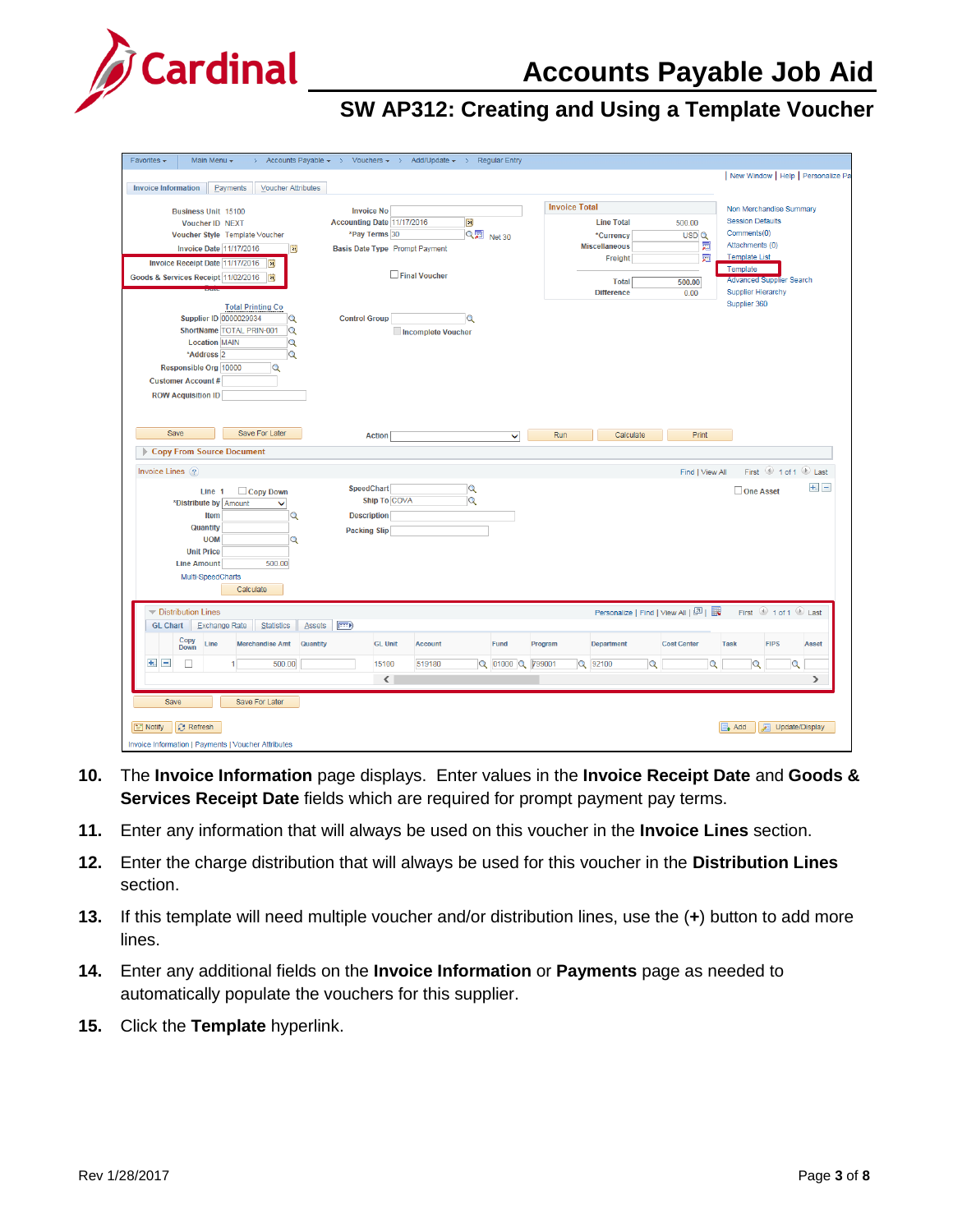

|                                                  |                                                                     | <b>Dillefellce</b> | U.UU | oupplier              |      |
|--------------------------------------------------|---------------------------------------------------------------------|--------------------|------|-----------------------|------|
| $\frac{1}{2}$<br><b>Template Voucher Details</b> |                                                                     |                    |      | $\boldsymbol{\times}$ | 1ier |
|                                                  |                                                                     |                    |      | Help                  |      |
| Save as a Template Voucher                       |                                                                     |                    |      |                       |      |
|                                                  | Template ID TotalPrint<br><b>Description Total Printing Company</b> |                    |      |                       |      |
| OK<br>Cancel<br>Refresh<br>ater                  |                                                                     |                    |      | .                     |      |

- **16.** The **Template Voucher Details** pop-up box displays. Enter the following:
	- a. **Template ID**: Enter a name for the template. This field allows a maximum of 10 characters.
	- b. **Description**: Enter a description for the template. This field allows a maximum of 30 characters.
- **17.** Click the **OK** button to return to the **Invoice Information** page.

| Favorites $\sim$<br>Main Menu -                                                                                                                                                                                                                                    | > Accounts Payable $\star$ > Vouchers $\star$ > Add/Update $\star$ > Regular Entry    |                                |                                                                      |                          |                                                                                                                     |
|--------------------------------------------------------------------------------------------------------------------------------------------------------------------------------------------------------------------------------------------------------------------|---------------------------------------------------------------------------------------|--------------------------------|----------------------------------------------------------------------|--------------------------|---------------------------------------------------------------------------------------------------------------------|
|                                                                                                                                                                                                                                                                    |                                                                                       |                                |                                                                      |                          | New Window   Help   Personalize Page                                                                                |
| <b>Related Documents</b><br><b>Invoice Information</b><br>Summary                                                                                                                                                                                                  | <b>Voucher Attributes</b><br>Payments                                                 | <b>Error Summary</b>           |                                                                      |                          |                                                                                                                     |
| <b>Business Unit 15100</b><br>Voucher ID 00001627<br>Voucher Style Template Voucher                                                                                                                                                                                | <b>Invoice No</b><br>Accounting Date 11/17/2016<br>*Pay Terms 30                      | E<br>$Q_{\overline{2}}$ Net 30 | <b>Invoice Total</b><br><b>Line Total</b><br>*Currency               | 500.00<br>USDQ           | Non Merchandise Summary<br><b>Session Defaults</b><br>Comments(0)                                                   |
| <b>Invoice Date 11/17/2016</b><br>BU<br>Invoice Receipt Date 11/17/2016<br>Goods & Services Receipt 11/02/2016<br>31<br><b>Date</b>                                                                                                                                | <b>Basis Date Type Prompt Payment</b><br>Final Voucher                                |                                | <b>Miscellaneous</b><br>Freight<br><b>Total</b><br><b>Difference</b> | 剜<br>圜<br>500.00<br>0.00 | Attachments (0)<br><b>Template List</b><br>Template<br><b>Advanced Supplier Search</b><br><b>Supplier Hierarchy</b> |
| <b>Total Printing Co</b><br><b>Supplier ID 0000029934</b><br>Q<br>ShortName TOTAL PRIN-001<br>$\mathbf Q$<br><b>Location MAIN</b><br>G<br>*Address <sub>2</sub><br>Q<br>Responsible Org 10000<br>$\Omega$<br><b>Customer Account#</b><br><b>ROW Acquisition ID</b> | <b>Control Group</b>                                                                  | lQ                             |                                                                      |                          | Supplier 360                                                                                                        |
| Save<br>Copy From Source Document                                                                                                                                                                                                                                  | <b>Action</b>                                                                         | $\vee$                         | Run<br>Calculate                                                     | Print                    |                                                                                                                     |
| Invoice Lines ?                                                                                                                                                                                                                                                    |                                                                                       |                                |                                                                      | Find   View All          | First 1 of 1 2 Last                                                                                                 |
| Copy Down<br>Line 1<br>*Distribute by Amount<br>◡<br>Item<br>Q<br>Quantity<br><b>UOM</b><br>Q                                                                                                                                                                      | <b>SpeedChart</b><br><b>Ship To COVA</b><br><b>Description</b><br><b>Packing Slip</b> | Q<br>$\overline{Q}$            |                                                                      |                          | $+$ $-$<br>$\Box$ One Asset                                                                                         |

- **18.** Click the **Save** button.
- **19.** The template is now saved. Cardinal generates a **Voucher ID**. The template can now be used to enter future regular vouchers. No further voucher downstream processing will occur (budget check, approval, voucher post payment, or payment post) on the template voucher.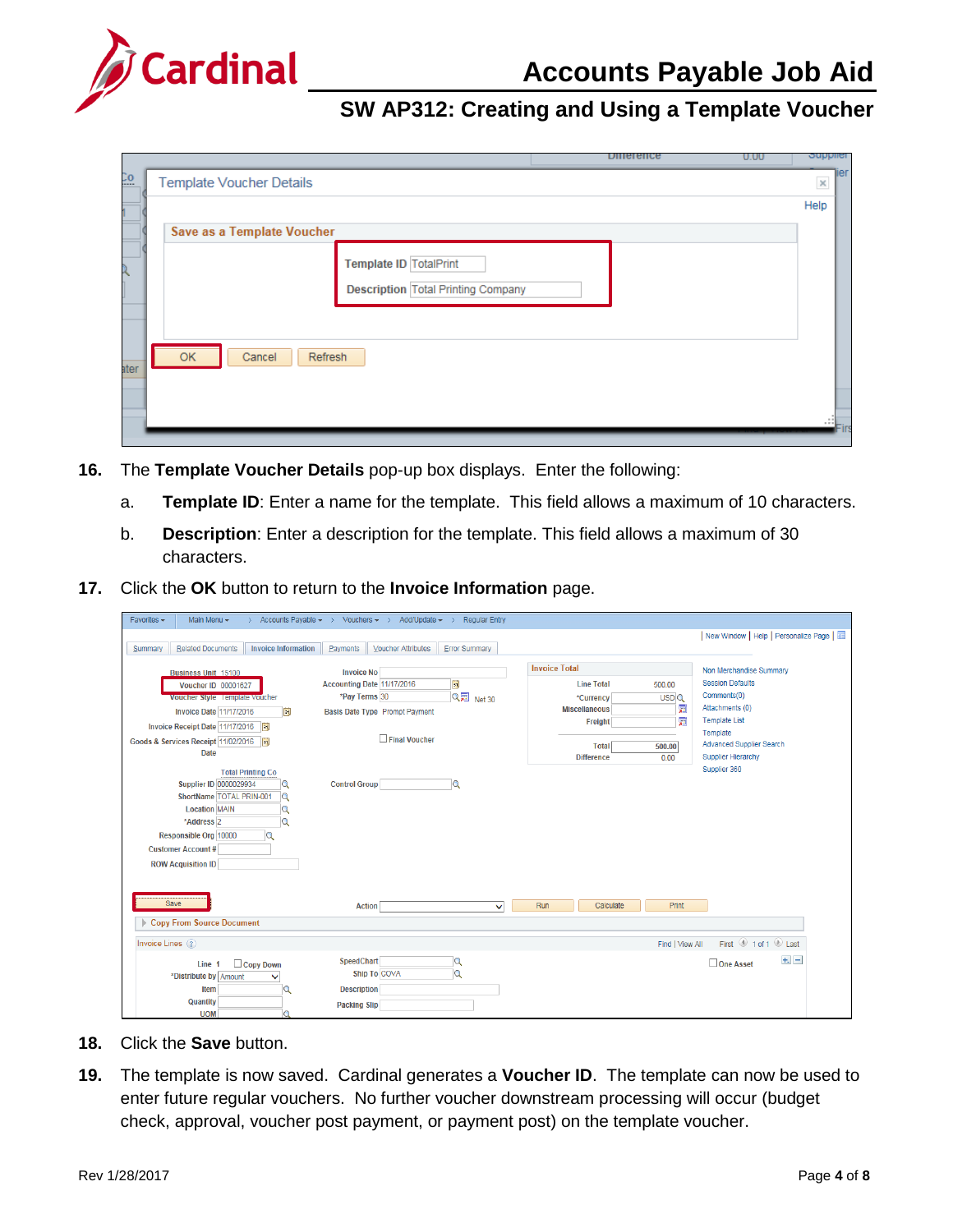

#### <span id="page-4-0"></span>**Using a Template Voucher**

**1.** To use a template voucher, navigate to the **Voucher** page using the following path:

#### **Main Menu > Accounts Payable > Vouchers > Add/Update > Regular Voucher**

| Favorites $\star$      | Main Menu $\star$                  | >                      |      |   | Accounts Payable $\star \rightarrow$ Vouchers $\star \rightarrow$ Add/Update $\star \rightarrow$ | <b>Regular Entry</b> |
|------------------------|------------------------------------|------------------------|------|---|--------------------------------------------------------------------------------------------------|----------------------|
| <b>Voucher</b>         |                                    |                        |      |   |                                                                                                  |                      |
| Find an Existing Value |                                    | <b>Add a New Value</b> |      |   |                                                                                                  |                      |
|                        | Business Unit 15100                | $\mathbb{Q}$           |      |   |                                                                                                  |                      |
|                        | Voucher ID NEXT                    |                        |      |   |                                                                                                  |                      |
|                        | Voucher Style Regular Voucher      |                        |      |   |                                                                                                  |                      |
|                        | Supplier Name Total Printing Co    |                        |      | Q |                                                                                                  |                      |
|                        | Short Supplier Name TOTAL PRIN-001 | Q                      |      |   |                                                                                                  |                      |
|                        | Supplier ID 0000029934             | Q                      |      |   |                                                                                                  |                      |
|                        | Supplier Location MAIN             | Q                      |      |   |                                                                                                  |                      |
|                        | Address Sequence Number            | 2Q                     |      |   |                                                                                                  |                      |
|                        | Invoice Number 128888              |                        |      |   |                                                                                                  |                      |
|                        | Invoice Date 11/14/2016            | Ħ                      |      |   |                                                                                                  |                      |
|                        | <b>Gross Invoice Amount</b>        |                        | 0.00 |   |                                                                                                  |                      |
|                        | Freight Amount                     |                        | 0.00 |   |                                                                                                  |                      |
|                        | Misc Charge Amount                 |                        | 0.00 |   |                                                                                                  |                      |
|                        | PO Business Unit                   | Q                      |      |   |                                                                                                  |                      |
|                        | PO Number                          | Q                      |      |   |                                                                                                  |                      |
|                        | Estimated No. of Invoice Lines     | 1                      |      |   |                                                                                                  |                      |
|                        |                                    |                        |      |   |                                                                                                  |                      |
|                        |                                    |                        |      |   |                                                                                                  |                      |
| Add                    |                                    |                        |      |   |                                                                                                  |                      |

- **2.** Click the **Add a New Value** tab.
- **3.** The **Voucher Style** field defaults to **Regular Voucher**. Do not change it.
- **4.** Enter the **Supplier ID**. This must be for the same supplier on the template you desire to use.
- **5.** Enter information in the following fields based on the supplier's invoice:

#### a. **Invoice Number**

- b. **Invoice Date**: even though this field is required on the Template, it does not populate the new voucher created from the Template.
- **6.** Click the **Add** button.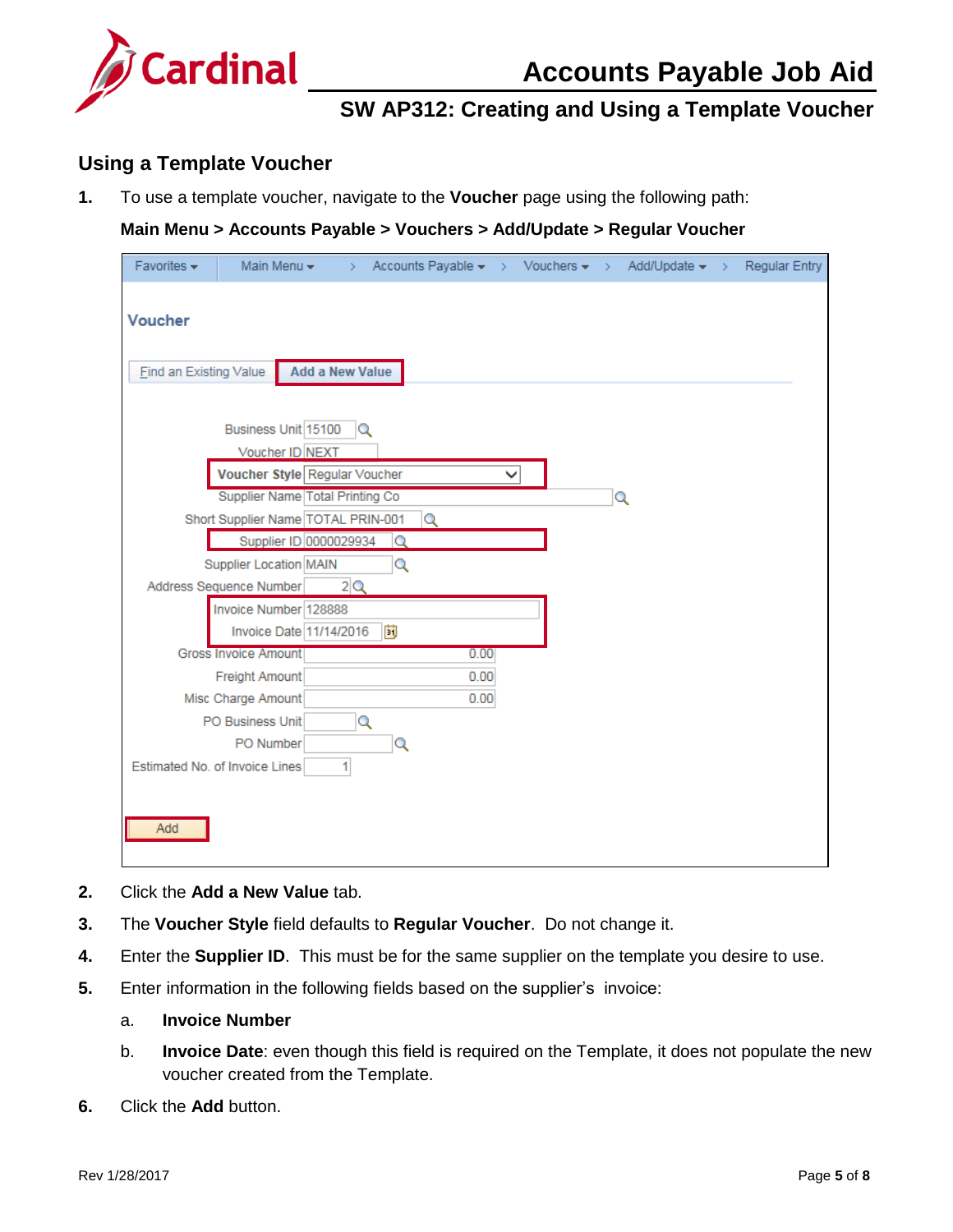

| Favorites -<br>Main Menu -                                                                                                                                                                                                                               | Accounts Payable $\star \rightarrow$ Vouchers $\star \rightarrow$ Add/Update $\star \rightarrow$ | <b>Regular Entry</b> |                      |                  |                                                         |
|----------------------------------------------------------------------------------------------------------------------------------------------------------------------------------------------------------------------------------------------------------|--------------------------------------------------------------------------------------------------|----------------------|----------------------|------------------|---------------------------------------------------------|
|                                                                                                                                                                                                                                                          |                                                                                                  |                      |                      |                  | New Window   Help   Personalize Page                    |
| <b>Voucher Attributes</b><br><b>Invoice Information</b><br>Payments                                                                                                                                                                                      |                                                                                                  |                      |                      |                  |                                                         |
| <b>Business Unit 15100</b>                                                                                                                                                                                                                               | Invoice No 128888                                                                                |                      | <b>Invoice Total</b> |                  | Non Merchandise Summary                                 |
| <b>Voucher ID NEXT</b>                                                                                                                                                                                                                                   | D<br>Accounting Date 11/17/2016                                                                  |                      | <b>Line Total</b>    | 0.00             | <b>Session Defaults</b>                                 |
| Voucher Style Regular Voucher                                                                                                                                                                                                                            | *Pay Terms 30                                                                                    | Q Net 30             | *Currency            | USD <sup>Q</sup> | Comments(0)                                             |
| <b>Invoice Date 11/14/2016</b><br>$ \mathbf{H} $                                                                                                                                                                                                         | Basis Date Type Prompt Payment                                                                   |                      | <b>Miscellaneous</b> | 圜                | Attachments (0)                                         |
| Invoice Receipt Date 11/17/2016   前                                                                                                                                                                                                                      |                                                                                                  |                      | Freight              | 圜                | <b>Template List</b><br><b>Advanced Supplier Search</b> |
| Goods & Services Receipt 11/10/2016<br>Гij                                                                                                                                                                                                               | Final Voucher                                                                                    |                      | <b>Total</b>         | 0.00             | <b>Supplier Hierarchy</b>                               |
| <b>Date</b>                                                                                                                                                                                                                                              |                                                                                                  |                      | <b>Difference</b>    | 0.00             | Supplier 360                                            |
| <b>Total Printing Co</b><br><b>Supplier ID 0000029934</b><br>Q<br>ShortName TOTAL PRIN-001<br>Q<br><b>Location MAIN</b><br>Q<br>*Address <sub>2</sub><br>Q<br>Responsible Org 10000<br>$\Omega$<br><b>Customer Account#</b><br><b>ROW Acquisition ID</b> | <b>Control Group</b><br>Ο<br>Incomplete Voucher                                                  |                      |                      |                  |                                                         |
| Save<br>Save For Later<br>Copy From Source Document                                                                                                                                                                                                      | <b>Action</b>                                                                                    | v                    | Run<br>Calculate     | Print            |                                                         |
| <b>PO Unit</b><br>$\Omega$                                                                                                                                                                                                                               | <b>PO</b> Number<br>Q                                                                            | Copy PO              | Copy Front Template  | v                | Go                                                      |

- **7.** The **Invoice Information** page displays. Enter the **Invoice Receipt Date** and the **Goods & Services Receipt Date**. Even though these fields are required on the Template, they do not automatically populate on the voucher.
- **8.** In the **Copy From Source Document** section, select **Template** from the **Copy From** drop-down.
- **9.** Click the **Go** hyperlink.

| Favorites $\star$      | Main Menu $\star$              | Accounts Payable $\star \rightarrow$ Vouchers $\star \rightarrow$ Add/Update $\star \rightarrow$<br>$\rightarrow$ |                              |    | <b>Regular Entry</b>              |
|------------------------|--------------------------------|-------------------------------------------------------------------------------------------------------------------|------------------------------|----|-----------------------------------|
|                        | <b>Voucher Template</b>        |                                                                                                                   |                              |    |                                   |
|                        | <b>Business Unit 15100</b>     |                                                                                                                   | <b>Invoice Number 128888</b> |    |                                   |
|                        | <b>Voucher ID NEXT</b>         |                                                                                                                   |                              |    | <b>Supplier</b> Total Printing Co |
|                        | <b>Invoice Date 11/14/2016</b> |                                                                                                                   |                              | ID | 0000029934                        |
|                        | <b>Select Template to Copy</b> |                                                                                                                   |                              |    |                                   |
|                        |                                | <b>Template ID TotalPrint <math>\mathbf{x} \mathbf{Q}</math></b> Total Printing Company                           |                              |    | Copy from template                |
| <b>Back to Invoice</b> |                                |                                                                                                                   |                              |    |                                   |

- **10.** The **Voucher Template** page displays. In the **Template ID** field, enter the **Template ID** or use the lookup button to view all available templates for the supplier.
- **11.** Click the **Copy from Template** button.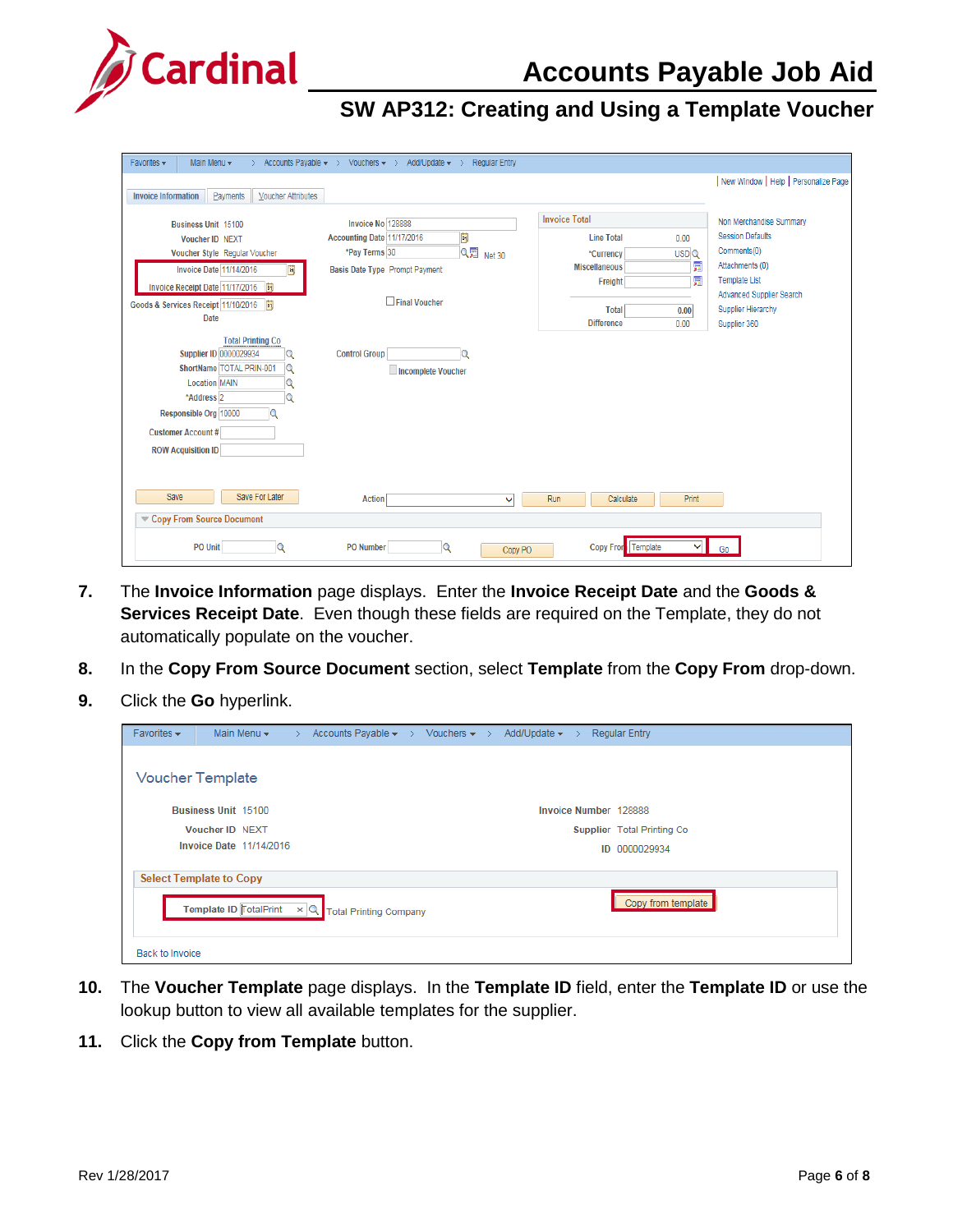# **Accounts Payable Job Aid**



# **SW AP312: Creating and Using a Template Voucher**

| Favorites -<br>Main Menu -<br>$\rightarrow$                                   | Accounts Payable $\star \rightarrow$ Vouchers $\star \rightarrow$ Add/Update $\star \rightarrow$ |                         | <b>Regular Entry</b> |                      |                                   |                    |                                         |
|-------------------------------------------------------------------------------|--------------------------------------------------------------------------------------------------|-------------------------|----------------------|----------------------|-----------------------------------|--------------------|-----------------------------------------|
|                                                                               |                                                                                                  |                         |                      |                      |                                   |                    | New Window   Help   Personalize         |
| <b>Related Documents</b><br><b>Invoice Information</b><br>Summary             | Payments<br><b>Voucher Attributes</b>                                                            | <b>Error Summary</b>    |                      |                      |                                   |                    |                                         |
|                                                                               |                                                                                                  |                         |                      | <b>Invoice Total</b> |                                   |                    |                                         |
| <b>Business Unit 15100</b>                                                    | Invoice No 128888                                                                                |                         |                      |                      |                                   |                    | Non Merchandise Summary                 |
| <b>Voucher ID 00001628</b>                                                    | Accounting Date 11/17/2016                                                                       | 間                       |                      |                      | <b>Line Total</b>                 | 500.00             | <b>Session Defaults</b>                 |
| Voucher Style Regular Voucher                                                 | *Pay Terms 30                                                                                    | Q <sup>D</sup> Net 30   |                      |                      | *Currency                         | USD <sub>Q</sub>   | Comments(0)                             |
| Invoice Date 11/14/2016<br>31                                                 | <b>Basis Date Type Prompt Payment</b>                                                            |                         |                      |                      | <b>Miscellaneous</b>              | 痸                  | Attachments (0)                         |
| Invoice Receipt Date 11/17/2016<br>31,                                        |                                                                                                  |                         |                      |                      | Freight                           | 匔                  | <b>Template List</b>                    |
| Goods & Services Receipt 11/10/2016<br>31                                     | $\Box$ Final Voucher                                                                             |                         |                      |                      |                                   |                    | <b>Advanced Supplier Search</b>         |
| <b>Date</b>                                                                   |                                                                                                  |                         |                      |                      | <b>Total</b>                      | 500.00             | <b>Supplier Hierarchy</b>               |
|                                                                               |                                                                                                  |                         |                      |                      | <b>Difference</b>                 | 0.00               | Supplier 360                            |
| <b>Total Printing Co</b>                                                      |                                                                                                  |                         |                      |                      |                                   |                    |                                         |
| Supplier ID 0000029934<br>Q                                                   | <b>Control Group</b>                                                                             | Q                       |                      |                      |                                   |                    |                                         |
| ShortName TOTAL PRIN-001<br>Q                                                 |                                                                                                  |                         |                      |                      |                                   |                    |                                         |
| Q<br><b>Location MAIN</b>                                                     |                                                                                                  |                         |                      |                      |                                   |                    |                                         |
| Q<br>*Address <sub>2</sub>                                                    |                                                                                                  |                         |                      |                      |                                   |                    |                                         |
| Responsible Org 10000<br>lQ                                                   |                                                                                                  |                         |                      |                      |                                   |                    |                                         |
| <b>Customer Account#</b>                                                      |                                                                                                  |                         |                      |                      |                                   |                    |                                         |
| <b>ROW Acquisition ID</b>                                                     |                                                                                                  |                         |                      |                      |                                   |                    |                                         |
|                                                                               |                                                                                                  |                         |                      |                      |                                   |                    |                                         |
|                                                                               |                                                                                                  |                         |                      |                      |                                   |                    |                                         |
| Save                                                                          | <b>Action</b>                                                                                    |                         | $\checkmark$         | Run                  | Calculate                         | Print              |                                         |
|                                                                               |                                                                                                  |                         |                      |                      |                                   |                    |                                         |
| Copy From Source Document                                                     |                                                                                                  |                         |                      |                      |                                   |                    |                                         |
|                                                                               |                                                                                                  |                         |                      |                      |                                   |                    |                                         |
| <b>PO Unit</b>                                                                | <b>PO Number</b>                                                                                 |                         | Copy PO              |                      | <b>Copy From Template</b>         | $\checkmark$       | Go                                      |
| Invoice Lines ?                                                               |                                                                                                  |                         |                      |                      |                                   |                    |                                         |
|                                                                               |                                                                                                  |                         |                      |                      |                                   | Find   View All    | First $\bigcirc$ 1 of 1 $\bigcirc$ Last |
| Copy Down<br>Line 1                                                           | <b>SpeedChart</b>                                                                                | $\alpha$                |                      |                      |                                   |                    | $\pm 1$ =<br>One Asset                  |
| *Distribute by Amount<br>$\checkmark$                                         | Ship To COVA                                                                                     | $\overline{\mathbf{Q}}$ |                      |                      |                                   |                    |                                         |
| Item<br>Q                                                                     | <b>Description</b>                                                                               |                         |                      |                      |                                   |                    |                                         |
| Quantity                                                                      | <b>Packing Slip</b>                                                                              |                         |                      |                      |                                   |                    |                                         |
| <b>UOM</b><br>Q                                                               |                                                                                                  |                         |                      |                      |                                   |                    |                                         |
| <b>Unit Price</b>                                                             |                                                                                                  |                         |                      |                      |                                   |                    |                                         |
| <b>Line Amount</b><br>500.00                                                  |                                                                                                  |                         |                      |                      |                                   |                    |                                         |
| Multi-SpeedCharts                                                             |                                                                                                  |                         |                      |                      |                                   |                    |                                         |
| Calculate                                                                     |                                                                                                  |                         |                      |                      |                                   |                    |                                         |
|                                                                               |                                                                                                  |                         |                      |                      |                                   |                    |                                         |
| Distribution Lines                                                            |                                                                                                  |                         |                      |                      | Personalize   Find   View All   2 |                    | First 1 of 1 2 Last                     |
|                                                                               |                                                                                                  |                         |                      |                      |                                   |                    |                                         |
| <b>Exchange Rate</b><br><b>Statistics</b><br><b>GL Chart</b><br><b>Assets</b> | $\left  \overline{\mathbf{H}} \right $                                                           |                         |                      |                      |                                   |                    |                                         |
| Copy<br>Merchandise Amt<br>Line<br>Quantity<br><b>Down</b>                    | <b>GL Unit</b>                                                                                   | <b>Account</b>          | Fund                 | Program              | Department                        | <b>Cost Center</b> | <b>FIPS</b><br><b>Task</b><br>Asset     |
| $\pm$ $\pm$<br>500.00<br>П                                                    | 15100                                                                                            | 519180                  | Q 01000 Q 799001     |                      | Q 92100<br>$\Omega$               | Q                  | Q<br>O                                  |
|                                                                               |                                                                                                  |                         |                      |                      |                                   |                    |                                         |
|                                                                               | $\langle$                                                                                        |                         |                      |                      |                                   |                    | $\rightarrow$                           |

**12.** The **Invoice Information** page displays. Voucher fields, including **Total**, **Line Amount**, **and Distribution Line(s)** in this example, auto-populate with values from the Template.

| *Pay Terms:             | <b>IF</b> |                       | Due Now |
|-------------------------|-----------|-----------------------|---------|
| <b>Basis Date Type:</b> |           | <b>Prompt Payment</b> |         |

**13.** If the **Pay Terms** option on the Template voucher was changed to something other than **Net 30** the **Pay Terms** field will copy over, but the **Basis Date Type** does not copy over and will need to be updated on the voucher.

In this example, the **Pay Terms** on the template was changed to **00**. Note that the **Basis Date Type** is **Prompt Pay** and will need to be changed.

**14.** To change the **Basis Date Type**, access the **Payment Terms** page by clicking the **Transfer to Pay Terms Details** icon.